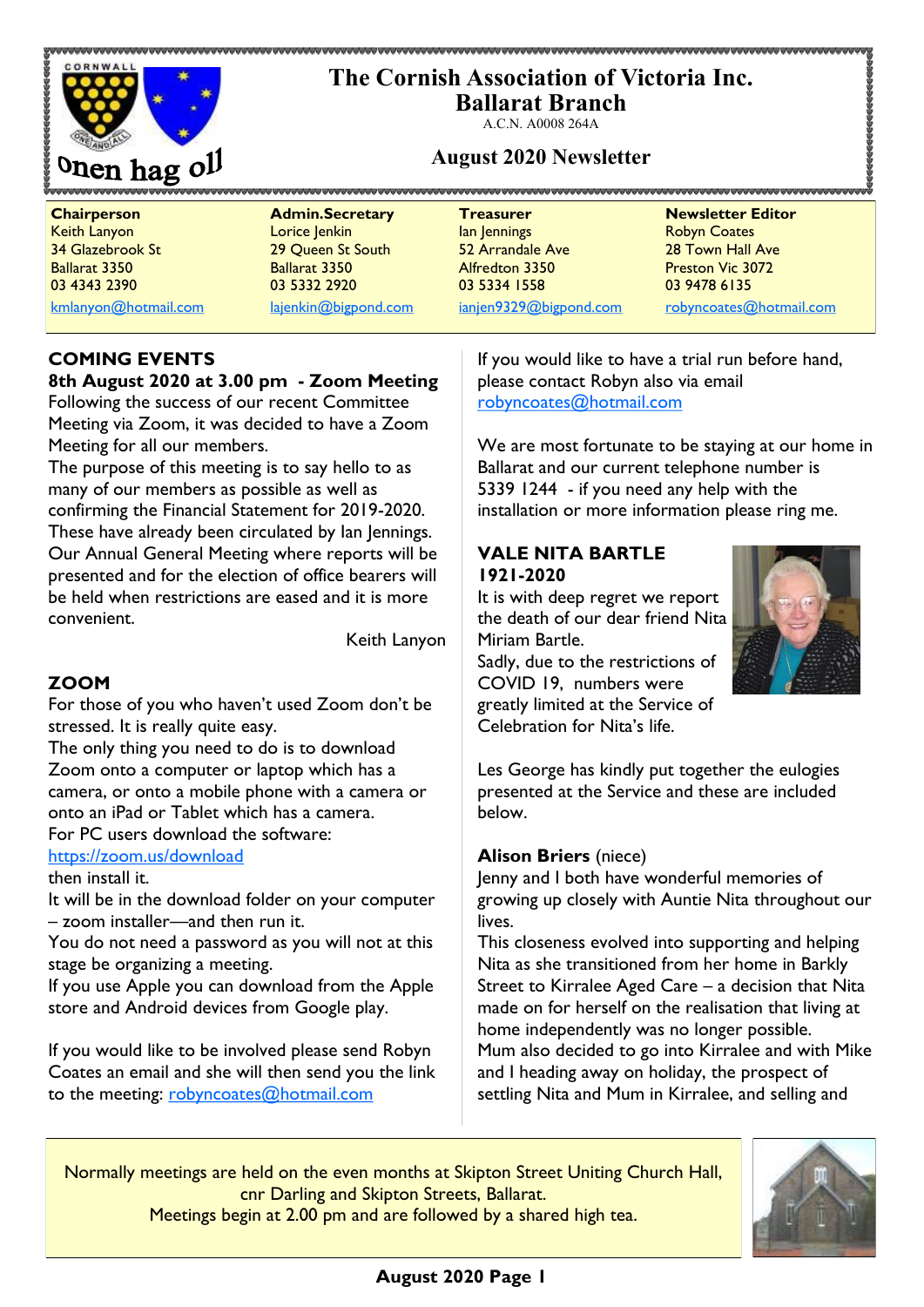emptying 2 life-long homes began a whirlwind 6 weeks.

Nita's home, which had been her mother's home, was a treasure trove of papers and memories. Nita had kept every receipt and piece of mail from the year dot! Shredder bins were brought in and bags of photos and family memorabilia were loaded into Sally Bartle's car to go back to Melbourne for Graham to 'go through'.

Buy Swap and Sale sites were loaded and garage sales held. It was sad to see Nita's, and Grandma's live possessions being picked over and sold off – but it had to be done.

Jenny and I remember visiting Nita in Kirralee after her house had been sold and her asking for the box her 80th birthday cards were in – she told us that it was in the dresser in the back bedroom, second drawer on the left over the back (which is exactly where it had been). We had taken Nita back to the house a few times for to gather what she wanted to keep, or for us to keep somewhere – but she didn't seem to really understand that there was nothing there anymore and that we couldn't go and get anything.

One of the things that Nita did want to keep was her collection of postcards that she had saved over the years and which filled volumes of folders. Nita loved her travels and also enjoyed other people's travels and we were all under strict instructions to send postcards whenever we went on holiday anywhere – we always complied! Nita was still going back through these folders and adding new postcards up to only a few weeks ago.

Auntie Nita had a wry sense of humour, she enjoyed doing crosswords and puzzle books and loved a good quiz.

Nita always managed to remember birthdays, including those of her nieces and nephews, her great nieces and nephews; great, great nieces and nephews and more recently, her great, great, great nephew. Auntie Nita will be very missed.

#### **Les George**

I would firstly like to thank the Bartle family for inviting me to speak here today. It is a privilege to be able to do so.

Nita was held in the highest esteem and affection by all who knew her. On behalf of particularly the Mt Pleasant and Skipton St Churches where Nita worshipped, I would like to recognize and acknowledge Nita's faithful and active contribution over the years.

Since Nita joined the Skipton St congregation after the closure of Mt Pleasant 11 years ago, it was only for a short period prior to going into Kirralee when Nita had trouble with her legs , that I can remember Nita missing a Sunday service.

It didn't matter whether it was 120 degrees or if it was snowing or there was hail and rain, at about a quarter to 10 in would come Nita to the vestry. With Bev Newey, the choir would go over the anthem for the day,and at 10am Nita would move in with the choir and take up her familiar place at the end of the choir front pew.

Nita often wrote the choir report for our annual report.

In 2017 she wrote -

*Numbers are down, but our remaining choristers are very loyal, and we thank them for their regular attendance, in spite of age, bad backs, bad shoulders, bad feet, replaced hips, pacemakers(?), walking sticks etc.* 

*This intrepid lot of loyal members file slowly into church on Sunday mornings –and she wrote in capital letter - BUT THEY CAN STILL SING. Some can't reach top "f" notes now and some can't sing to low "g" but as the Psalmist said- "Make a joyful noise unto the Lord..." I wonder what the congregation thinks of our presentation. We in the choir usually find out at the conclusion of our singing- Bev Newey's face says it all.* 

Nita always enjoyed attending choir practice and there weren't many hymns that Nita didn't know. Choir mistress Bev Newey would bring suggested anthems to practice and say 'I am thinking of having these.' Bev would see Nita sometimes shake her head and Bev would say, 'do you have any suggestions Nita?' Nita would say 'what about?' and she would list off a number of hymns. Generally we would finish up singing some of Nita's suggestions. At the end of services that I led, I would go across to the choir to join hands for Jude's benediction. After the benediction Nita would squeeze my hand and say – well done. Sometimes she would say – very well done.

Trevor Peers also a choir member, would often say to me later, I hear you got the seal of approval from Nita. But I and others at Skipton St who lead worship, really appreciated the encouragement we received from Nita.

Nita was so appreciative of what everyone did. Nita said to me once, 'sometimes I think I should be doing more.' I said to Nita, 'with what you have done over the years, you deserve to be able to just come here without worrying about responsibilities and just enjoy being part of the service and church activities.' Nita said, 'well I must admit I do enjoy doing that.'After retiring from the Choir, Nita took her place in the congregation and when the choir was singing, if you looked across you could see Nita looking and listening intently as we sang. At morning tea Nita would complement us on our anthem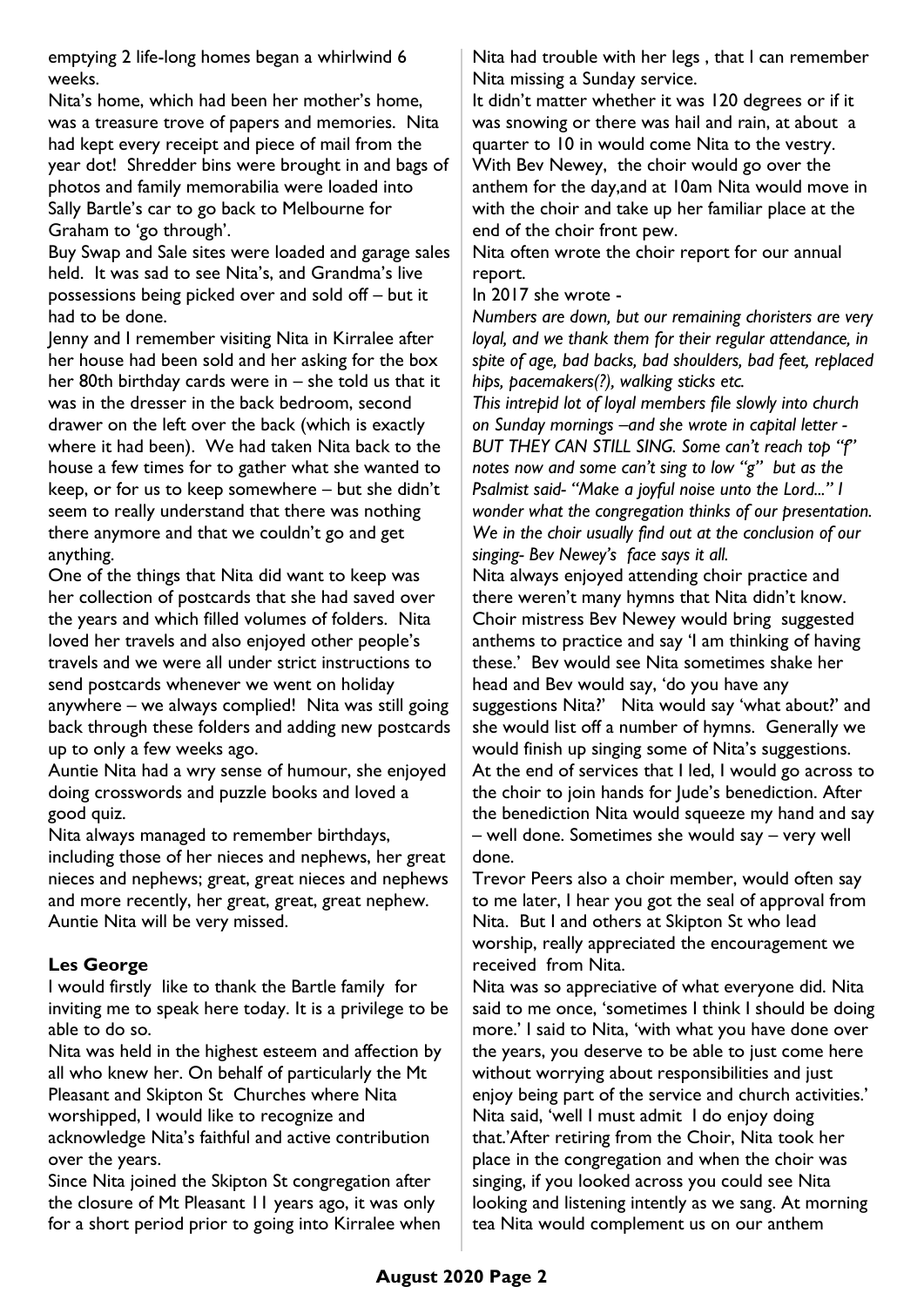Nita was an active and loyal member of the choir and other church organizations. If there was a function on, Nita was there, especially if there was going to be food. Nita loved being involved and particularly with meeting up with her friends and other people. And often, when in season, Nita would bring her bag of walnuts.

Nita was a stalwart of the Mt Pleasant church. For Nita and her family, the church was, if not the centre, a large part of their lives. Often in our talks Nita would tell me things about what happened at Mountie in the past. And Nita so valued the friendships she made over the years. At Mountie, Nita was involved in all facets of church life, often as Secretary: Choir, UCAF, Mountie Adults as well as for many years editing the Mountie Gazette. For many years Nita was Secretary of the Ballarat South Parish Council. Nita was Parish Secretary when I used to go to meetings. At one meeting, as usual Nita was extremely well organised with the agenda and when we got to correspondence Nita said, 'well I've finally done it.' Robin Nuttall who was chairman looked a bit surprised and said, 'you've done what Nita?' Nita always listed the correspondence from a to e or a to m etc. Nita said, 'well I've finally got the correspondence from a-z.' Nita finally had her 26 items of correspondence.

Ruth said she could remember that she was at a South Parish meeting years ago. When it got to about 9pm Nita said, 'now do you know what time this meeting will be finishing as I need to get home. My mother is waiting for me. It doesn't matter how old you are – your mother still worries about you.' Nita was always open to new hymns. I said to her once about having some new hymns. Nita said, 'we need new hymns, we can't keep on singing the old ones all the time.'

At one of our Christmas services I had a new Christmas hymn that had a couple of humorous lines in one of the verses and I thought I wonder how this will go. As we sang the verse I looked across at Nita and Elsie who sat next to each other in the choir, and they both looked at each other with a smile and a laugh. Both of them said afterward, 'where did you get that hymn? You'll have to have that again next year.'

Nita was always appreciative and supportive. There wasn't much that Nita didn't know.

You always knew where you stood with Nita. When Nita came to Skipton St, I said to her, 'Nita I value your advice, I mightn't always agree with it, but I like to get your view on things.' And I greatly valued Nita's advice.

I used to visit Nita at Kirralee and we would often talk for an hour. And again there wasn't much that Nita wasn't aware of. With the virus shut down, Skipton St have a newsletter with a quiz. Nita loved doing quizzes. A month ago Nita rang me up and said Les, 'I can't get a couple of answers but I'm not going to let this beat me. Can you give me a clue?' When Nita moved to Kirralee she asked me if I would like to take a box of Mountie information. I said I would be pleased to. In the box were included old copies of the Mountie Gazette which Nita used to edit, going back many years. In one of our last newsletters and in previous services, I have looked back over the gazettes and thought that article or poem would be suitable here. So Nita your work at Mountie lives on.

Just before Christmas each year, Nita would give me a typed copy of her Christmas report to her family members and friends and ask me if I would mind photocopying off some copies for her, What amazed me that it was extremely rare that she made a typing mistake and you could only pick that by some white tippex. And those of you who received Nita's Christmas newsletter, you could hear Nita speaking to you as you read the letter. Nita, thank you so much for your contribution to the Mt Pleasant and Skipton St Congregations,, Ballarat South Parish and the Methodist and Uniting church . You have touched all of us with your faith, your enthusiasm, your loyalty and your friendship. Thank you NIta

#### **Graham Bartle - Nita's brother**

Bill Garner is a member of the Ballarat Historical Society who has recently written a series of articles about the history of the Mount Pleasant district. When he heard that Nita had passed away he wrote in his tribute: 'Nita Bartle, a giant of Mount Pleasant has died – Nita Bartle was one of the most significant figures in the suburb'. He continued on to outline some of the most salient features of her contribution to the life of the suburb in which she spent her whole life – her schooling at Mount Pleasant State School, Ballarat High School, the School of Mines, later her work in the shop at the corner of Cobden and Barkly Streets, and following our father's death, doing secretarial work in Morshead's and Messer and Opie's stores in Bridge Street.

Next he briefly summarised her work in the Methodist Church in Morton Street where she was a choir member for over 60 years, a Sunday School teacher, a keeper of church records, founder of the church newsletter the Mountie Gazette – secretary of the parish committee, and also secretary of the Mount Pleasant State School Centenary Committee.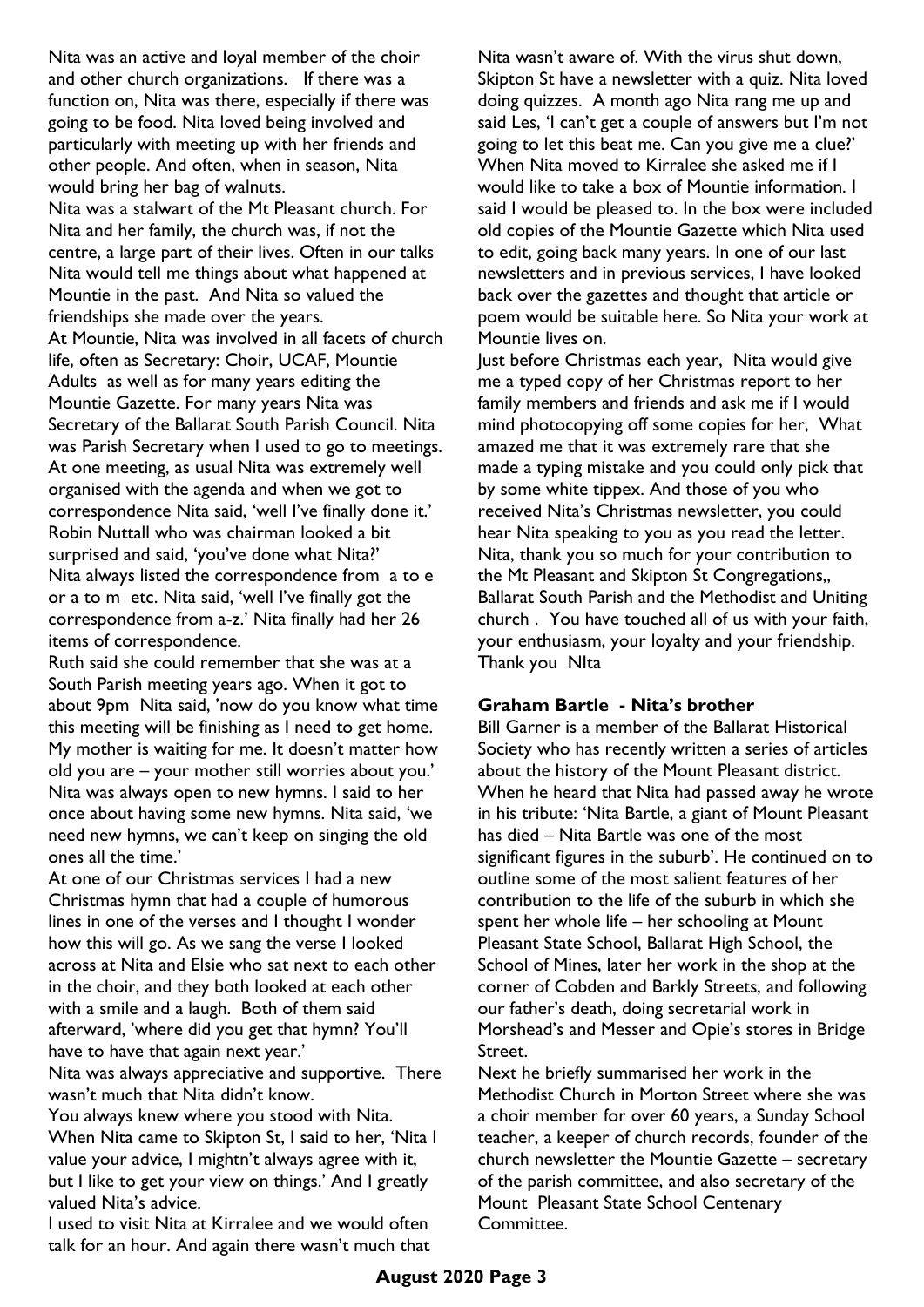In short, as Bill Garner reported 'she was everywhere'.

Now I would like to share some of the lesser publicised activities of this remarkable lady.

Firstly, to set the scene. Nita was born in 1921, then came Verna 1923 and me in 1928.

Both of our parents (Reg and Lexie) had many siblings, nearly all of whom produced large numbers of children, so as a rough estimate we had close to 45 cousins taking in both sides of the family. Due to sickness, accidents and old age, over the course of the 20th century the number of cousins gradually dwindled until, last year only three remained of the original 45 and they were the three of us!

As mentioned earlier, Nita worked in our general corner store for over 20 years until our dad died in 1957, and the store was sold in 1958 after which Nita went into secretarial work. Now she had some freedom from responsibilities so she sought new interests – she joined the Horticultural Society and spent much time looking after our large backyard and enjoyed planting flowers and vegies and reaping the produce.

She bought a car and was able to travel all over the place, inviting companions – sometimes mum and sometimes other friends – to go on visits to places around Victoria and even interstate that were previously impossible to get to.

Being well aware of our family's Cornish heritage she became an enthusiastic member of the Ballarat branch of the Cornish Society, regularly attending its meetings and participating in its various functions and events. It is a request from Nita that at her funeral the hymn 'O God our help in ages past' should be sung, using the tune known as Ephesus – a traditional Cornish tune that had been sung for the first 100 years of the Mount Pleasant Methodist Church's existence. While we're unable to sing it now, we will be able to listen and sing in our hearts as it is sung to the elegant tune that perfectly fits the majestic words of the great hymn writer, Isaac Watts. And we will be doing it while she is still here with us – because she will want to hear it! All these new-found activities did not remove the responsibility she felt as companion and willing carer to our mother who gradually became less able to participate in the outings of earlier times and needed more intensive care and assistance to remain at home. Nita undertook this as her duty of care up till mum died in 1989 at the age of 93. Having never married, she regarded all of her six nieces and nephews as her own 'family' and kept in close contact with each – sending cards and presents for their birthdays and Christmas and

enjoying their visits. Verna and Alan's children Alison and Jenny and Ruth and our four – Sally, Peter, Rachel and Emily – remembered receiving their cards with little hand-written messages telling them what she and grandma Bartle had been planting in the garden, who had visited them and what the weather was like, and wishing them well for the future. Of course that was 40 or 50 years ago, and those six had now produced a total of 11 grand-nieces and grand-nephews which in turn Nita now regarded as part of her total family – and still on everyone's birthday each received a greeting card from 'Auntie Nita' with her local news. I don't think she received too many replies, but she loved to keep in touch. Now, travel. She loved it and took several overseas trips with various companions – her particular friend May Lepp and on one occasion with one of her cousins May McLellan. Itineraries took them to New Zealand, South-East Asia, the west coast of USA, with several trips to Europe and UK. Ruth and I have vivid memories of car travel experiences around Europe with Nita and her travel companion, and in particular to Cornwall to visit the church where our grand-parents were married. So strong was her love of exotic places, whenever anyone she knew was going overseas she always told them firmly that she expected a post-card from every place they were visiting. Over the years the picture post cards came from dozens of exotic places from all continents around the world with little snippets of news. She took great delight in keeping these and spent much time mounting them in scrap books with the name of the sender and the date and place of the visit. The dozen or so of bulging albums that represent a record of where her 'family' had been are still awaiting our investigation.

The family feels honoured to know that the Mount Pleasant Historical Society has set up a series of plaques to commemorate significant sites in and around the suburb, and that the plaque on a wall at the corner of Cobden and Barkly Streets features an image of the Bartles' corner store and a striking image of Nita.

So – we're here to pay a tribute to a remarkable lady – a devoted daughter, an awesome sister and a beloved 'Auntie Nita' to an ever-growing flock of the younger generation  $-$  a lady of great poise, industry and empathy – a thoroughly enjoyable person it has been a privilege to have known – we are all the richer for it.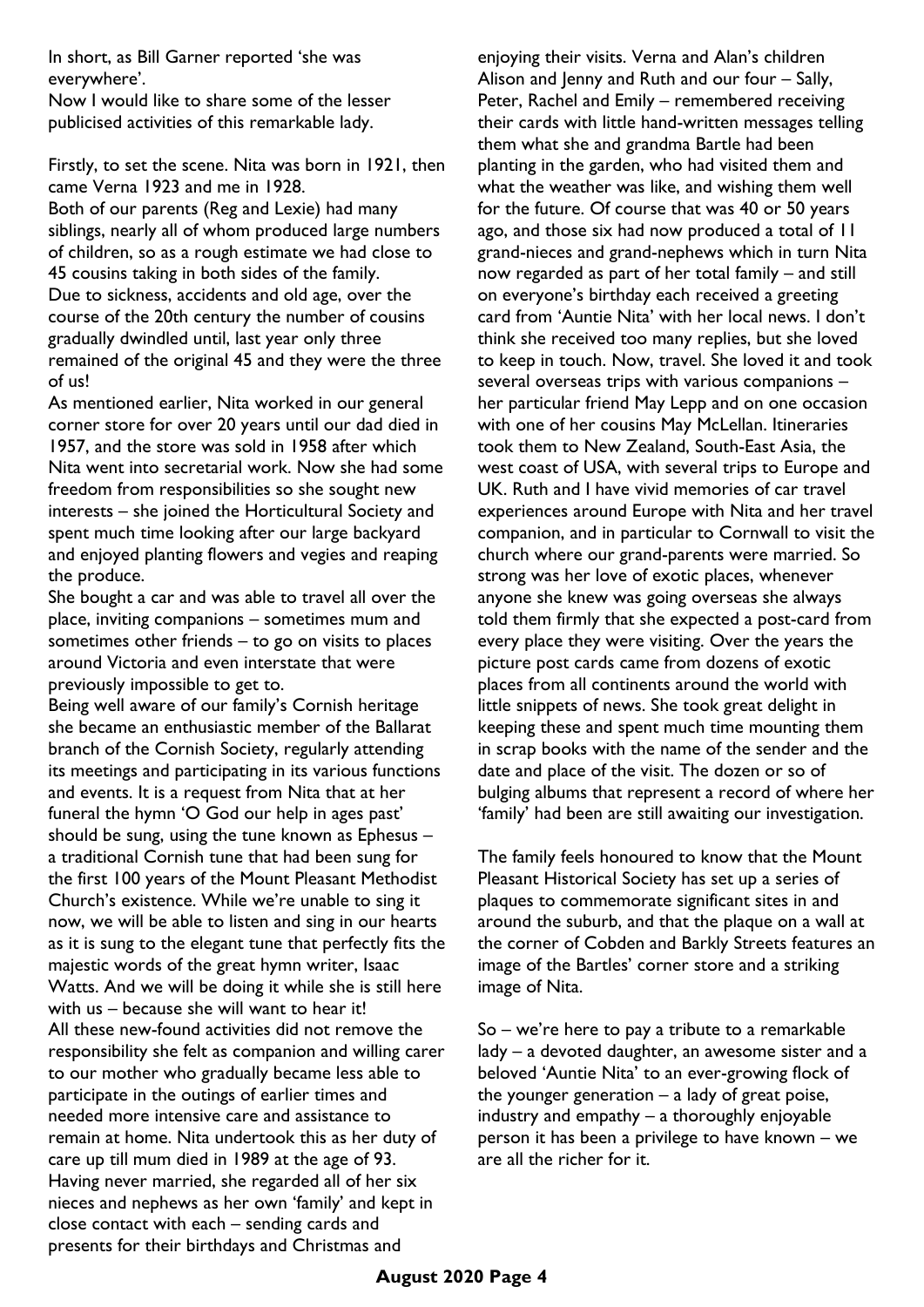#### **THE DISTINCTIVE VOICE OF A FORGOTTEN BALLARAT BORN NURSE & POET**

"Ah, little flower I loved of old, Dear little downy heads of gold." [2]

Grace Elizabeth Jennings Carmichael was born in Ballarat on Sunday February 24 1867 to a miner Archibald Carmichael from Scotland and English woman Margaret Clark. In 1879 her family moved to Gippsland and there she continued to grow her love of the "magically beautiful" Australian bush that



**HOSPITAL CHILDREN** 

was to feature in so many of her poems.

In November 1885, her poem, 'The Old Maid', appeared in the Australasian newspaper under her pen name Jennings Carmichael.

Her poetry and writing is a distinctive voice of the time and while her verse is not 'sweet' it is accurate and loving in her descriptions of the Australian bush, children's feelings, experiences and aspirations and our struggles with grief and loss.

In 1890, Grace qualified as a nurse and worked briefly at the Melbourne Hospital for Sick Children (now Royal Children's Hospital) and while there, she wrote a poignant account of the tragedies and miracles of the suffering children in her care. It is an important book in our early social history.

In the book *Hospital Children* she says that she hopes

that the truthful pictures she draws will "bring the reader a little closer to the realities of child-suffering, and woman's sometimes trying duty". *Hospital Children* was first published in 1891.

Did this book motivate young women and girls to follow in her footsteps?

*Hospital Children, Sketches of Life* 

*and Character in the Children's Hospital Melbourne* is surely still inspirational to our current caring and compassionate nurses.

Publications of Grace's poems are difficult to find but over 200 of her poems can be read, printed or downloaded at TROVE [3] for free and these will

include the date and in which newspaper they were printed.

*Hospital Children* is still available from used bookstores but the only reprint, *Hospital Children*  1991 Edition, is becoming harder to find.

She wrote 'the child's sob in the silence is after all the most pitiful of any.'

The Grace Jennings Carmichael tragedy is that her own 'sob in the silence' remains unheard. [4]

Bob Sleeman (June 2020)

2. These lines are on Grace's grave in Wood Grange Park Cemetery, London, together with 'A Wattle Day Tribute'. The Wattle was one of her favourite subjects.

3. Internet search 'Jennings Carmichael List' 4. Ian F McClaren. Grace Jennings Carmichael: From Croajingalong To London. (University of Melbourne Library 1986)

## Contributed by Jenny Burrell

### **Some further information**

When Jenny Burrell sent me the article concerning 'Grace Jennings Carmichael' I had to admit that I had never heard of her. If I had been more diligent in my observations at the Ballarat Library, I should have noticed the etching of her displayed on one of the pillars. (photo –Jenny B)



So began my search for information about her family and the tragic ending to her life.

Her mother, Margaret Jennings Clark was born in 1840/41 in the district of Truro in Cornwall to Henry Jennings Clark (1811-1891) and his wife Grace (nee Broad) (1804-1884).

Margaret was their fourth child. \*Harriet 1834 - \*Henry 1836-1910 (married Edith Manuell in Truro in 1854) \*Jane 1838-1844 \*Margaret 1840– 1898 \*Sarah/Clara 1845-1936 (married Thomas Coggins 1867 in Victoria and died in NSW - Thomas Coggins was an accountant according to the Will of her sister Margaret's husband Archibald Carmichael) \*William 1853 - (married Emily Fairbrother in England)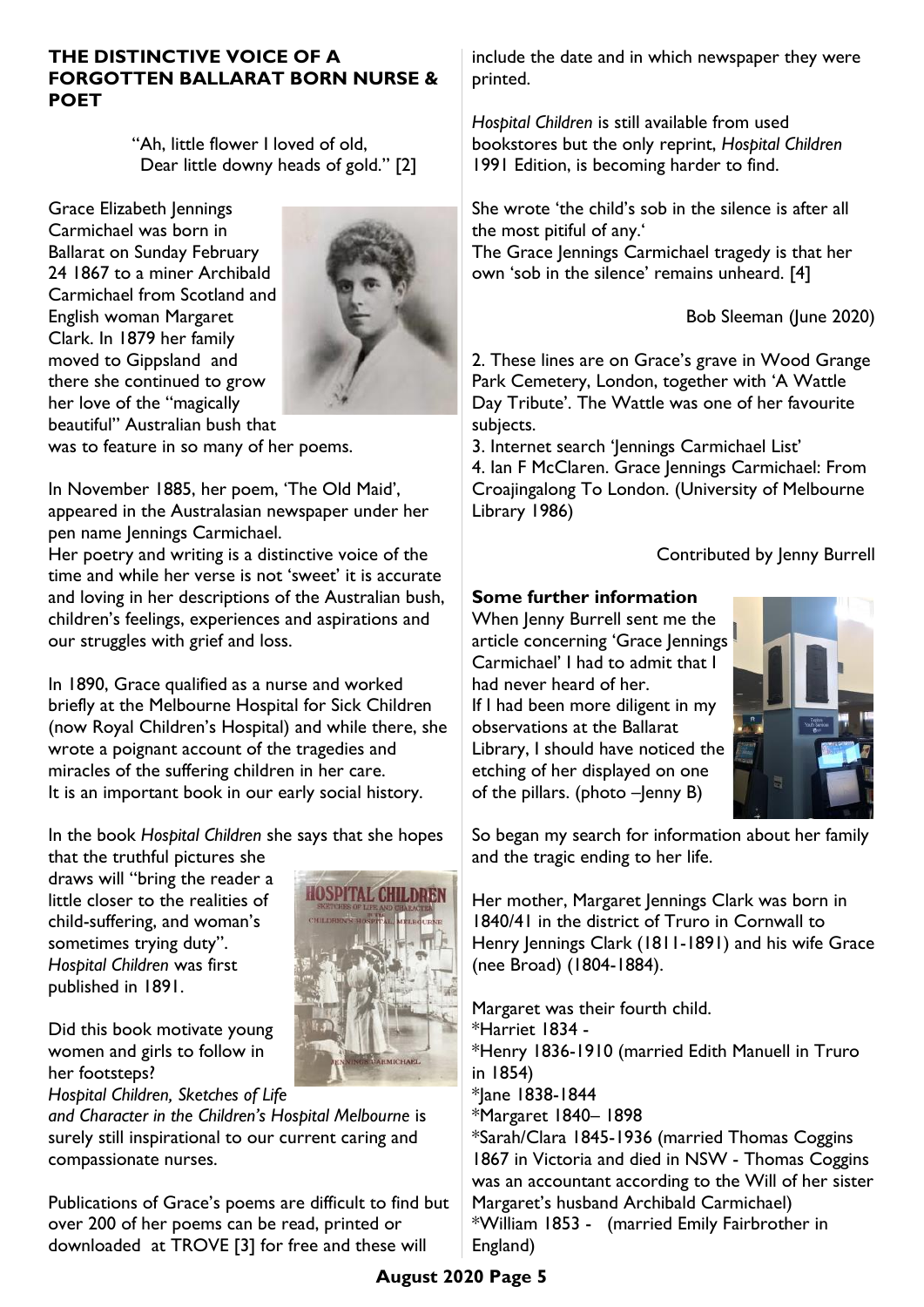In the census of 1851, Margaret is ten years old and living with her parents and family members in High Street Falmouth.

Her father Henry Clark is listed as a journeyman cabinet maker whilst her sister Harriet is listed as a dressmaker and her brother Henry is an apprentice cabinetmaker. Margaret and her younger sister are both listed as scholars.

Margaret was baptised in Truro on 19th March 1858 and travelled to Australia aboard the Ship *Conway*  which departed Liverpool 10th June 1858 and arrived in Melbourne 15th September 1858. According to the Ship's Register, she could read and write; was aged 18 years; and supposedly went to Geelong after arriving in Melbourne.

Margaret Jennings Clark married Archibald Carmichael, from Scotland, in 1861 in Melbourne.

The Star (Ballarat, Vic. : 1855 - 1864), Saturday 11 May 1861, on page 2 records her marriage. *On the 4th inst., at Melbourne, by the Rev. Mr Ramsay, U.P., Archibald Carmichael, of Ballarat, to Margaret Clarke, second daughter of Mr Henry Jennings Clarke, of Truro, Cornwall.*

According to Victorian BDMs Margaret and Archibald had the following children: \*Elizabeth Margaret 1864-1866 \*Grace Betsy 1867 – 1904 – I am not sure when her named changed to Grace Elizabeth Jennings Carmichael - maybe at her baptism \*Margaret Janet 1869-1869  $*$  lanet 1870 – 1897 - she was born after the death of her father on 15th May 1897 at 9 Webster Street Ballarat.

Archibald Carmichael died 13th March 1870 and according to his Probate record at PROV he was a Sharebroker and lived in Ballarat. Ballarat Star (Vic. : 1865 - 1924), Monday 14 March

1870,

*We have to record the death, from cancer in the stomach of Mr Archibald Carmichael, on Sunday 13th instant. The deceased was one of our oldest residents and had taken a prominent part in the mining history of Ballarat from the early days. He was one of the leading men in the agitations of the Eureka hotel and Eureka Stockade days, and ever since then had been among the most enterprising of mining speculators. Some months or two since the deceased went to New South Wales in connection with a mining venture in that colony, and while in Sydney he was taken ill. He returned to Ballarat and had lain by with varying symptoms until his death on*  *Sunday. We believe that some of the deceased gentleman's ventures lately had been very profitable, and that his widow and family are thus not left unprovided for. The funeral will take place to-morrow.*

In 1875, Margaret Jennings CARMICHAEL married Charles Naylor HENDERSON (Charles Naylor b 1835 Helensburgh, Scotland) According to an article in the Weekly Times Saturday 4 May 1929 we read *that Charles Naylor Henderson J.P. arrived from Scotland in 1854 and took charge of a station on the Richardson River until 1859; and after a year or two gold mining in 1861 managed the Gelantipy station on the Snowy River. This he relinquished for a similar occupation at Rosedale. where he remained for nine years. and travelled about the world, including India. In 1879 he was appointed manager of Sir William J. H Fluke's Orbost station, originally taken up by the McLeods in 1840, after its abandonment by the Imlays.*

Margaret and Charles Henderson had four children. Charles Henry 1875-1953 Rupert Sheridan 1882-1904 Margaret Elizabeth Grace 1883-1963 Laura Marcia 1884-1965

Margaret died on 23rd October 1898 at 15 Charles Street Prahran and Charles died on 23rd August 1901 at the Austin Hospital in Heidelberg from cancer

Now getting back to Grace Elizabeth Jennings Carmichael.

Argus (Melbourne, Vic. : 1848 - 1957), Thursday 25 July 1895, page 1

MULLIS—CARMICHAEL

*On the 11th April at Melbourne, by special license, Francis Henry Mullis, architect, only surviving son of Thomas Mullis, Esq., Raleigh-house, Northampton, England, to Grace Elizabeth Jennings, eldest surviving daughter of the late Archibald Carmichael Esq., of Ballarat, Victoria, and stepdaughter of Mr. C. N. Henderson Orbost, Gippsland*.

Grace and Francis went to South Australia where their son Francis Geoffrey was born in 1896 and by 1898, they are in England where their next son Thomas Clive was born.

Francis Geoffrey and Thomas Clive are baptised in Duston, Northampton on 10th April 1898 – their address is given as Raleigh House, St James, Northampton.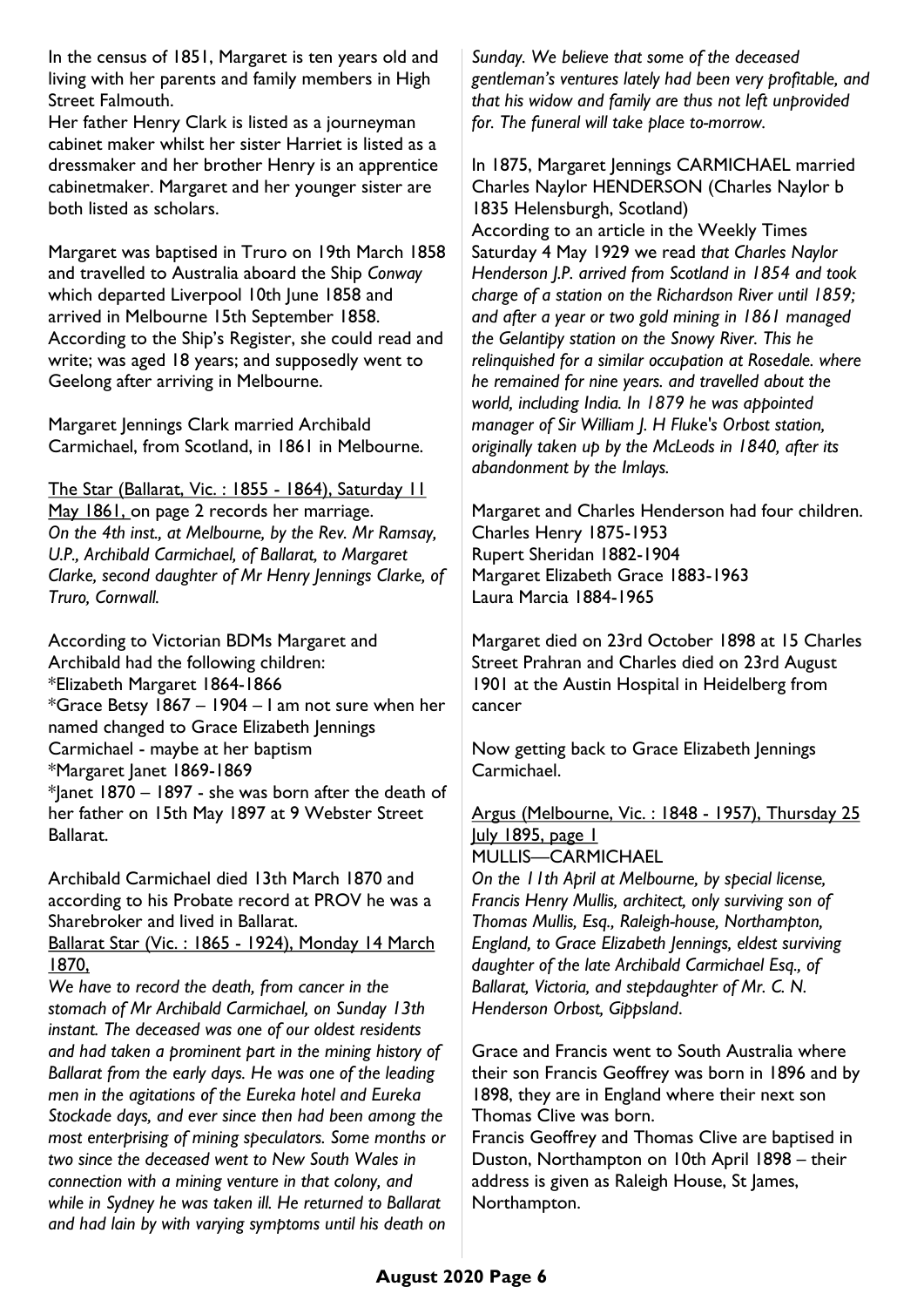This would appear to be where the family of Francis Mullis lived.

In the 1901 Census the Mullis family is living at 311 Norwood Road, Lambeth.

Henry F Mullis aged 41 is listed as a Merchant in Steel goods and an employer. He was born in Northampton. Grace E J Mullis is aged 34 and born in Australia. Their eldest son Francis G Mullis is 4 having been born in Australia and Thomas C Mullis aged 3 and Archibald K aged 1 are both born in England. Living with the family is Violet Meadows, a Nurse and Mary Finch, a servant.

Two further children are born – Rupert Wyatt in 1902 and Audrey Grace in 1903

Their Children were:

\*Francis Geoffrey b Adelaide 1896 – 1978 (he dies in Heidelberg, Victoria s/n Carmichael – married Dorothy Lewis 1929)

\*Thomas Clive 1898-1906 - death registered in the district of Woolwich, London

\*Archibald Kenneth 1900-1958 – (He dies in

Mooroopna, Victoria s/n Carmichael (Keith Arnold) married Dorothy McMahon in 1926)

\*Rupert Wyatt 1902-1980 – (he dies in South

Australia s/n Carmichael)

\*Audrey Grace 1903-1904 - death registered in the district of Stepney, London

Grace Elizabeth J Mullis died in 1904 in the District of West Ham aged 36 years.

Her death is recorded in Australasian (Melbourne, Vic. : 1864 - 1946), Saturday 19 March 1904, page *36*

*DEATH OF JENNINGS CARMICHAEL.*

*Our readers will join with us in deeply regretting the death, reported by our London correspondent, of Mrs. Mullis, well known as a contributor to- "The Australasian" under her maiden name Jennings Carmichael.* 

*She died of pneumonia on February 9, at Leyton, near London, at the age of 36 years, leaving a husband and five children.* 

*Miss Carmichael's stepfather was manager of a station near Orbost, in Gippsland and it was from there that she began sending us verses, which from the first were marked by deep feeling and much power of poetical expression.* 

*She afterwards came to Melbourne, went through a course of training as a nurse in a private hospital, and was for some time in the Children's Hospital. She wrote for "The Australasian" a series of sketches of this institution, which were re-issued in book form.* 

*Miss Carmichael married Mr. Mullis, and went with him to Western Australia, and then to Northampton, England, where his family resided.* 

*Mrs. Mullis continued her contributions to our columns until recently. She wrote stories, as well as verse, but her talent was most conspicuous in her poems, which showed not only a complete command of rhythm, metre, and language, but thought and feeling that stamped her as something more than a writer of graceful verse. Personally, Mrs Mullis was held in high esteem by a large circle of friends, who will receive the news of her premature death with much sorrow.*

On 23rd April 1905, Archibald Keith and Rupert Wyatt are baptised at Duston, Northampton – one wonders if it was to allow them to be accepted into the Poor Union as the next record I have found of them is in September 1907 the three boys are with their father in the Greenwich Workhouse, Woolwich Road – during the year they seem to have periods in the infirmary.

#### Register (Adelaide, SA : 1901 - 1929), Tuesday II May 1909, page 7

*IN MEMORY OF JENNINGS CARMICHAEL. From Mrs. May Vivienne: —*

*The beautiful lines in The Register of Saturday May 8, in memory of Jennings Carmichael brought to my mind some sad statements reprinted in The Register a few months since from notes of C. Hay Thomson in Cassell's Magazine.* 

*It was mentioned that Grace Jennings Carmichael's (Mrs. Mullis) poems came out in book form in London in 1895 and were very favourably received. Her poem "'The old bush road" has passed into currency. A very beautiful girl, with her great dark eyes and pale clear skin she needed only a chaplet of wattle blossom to be a personification of the 'Spirit of the bush.'* 

*Miss Carmichael was understood to be a Gippslander, like Ada Crossley.* 

*She married and sailed for England in 1897, and from then her harp was silent.* 

*She died in 1904.* 

*A recent endeavour, to obtain a photograph of her brought to light the facts that she died in extreme poverty, and that her three children (boys), the eldest born in Adelaide, are inmates of an English workhouse. Now is this not truly a pathetic case, and cannot the Australian women do something to better the condition of the dear ones of our poet sister?*

*I will write next mail and obtain, if possible, more definite news of them, and if Mrs. Weston. who wrote the memoriam lines mentioned, will communicate with me we may co-operate and strive to help as much as we possibly can.* 

*I feel that many Australians in the other States will assist*